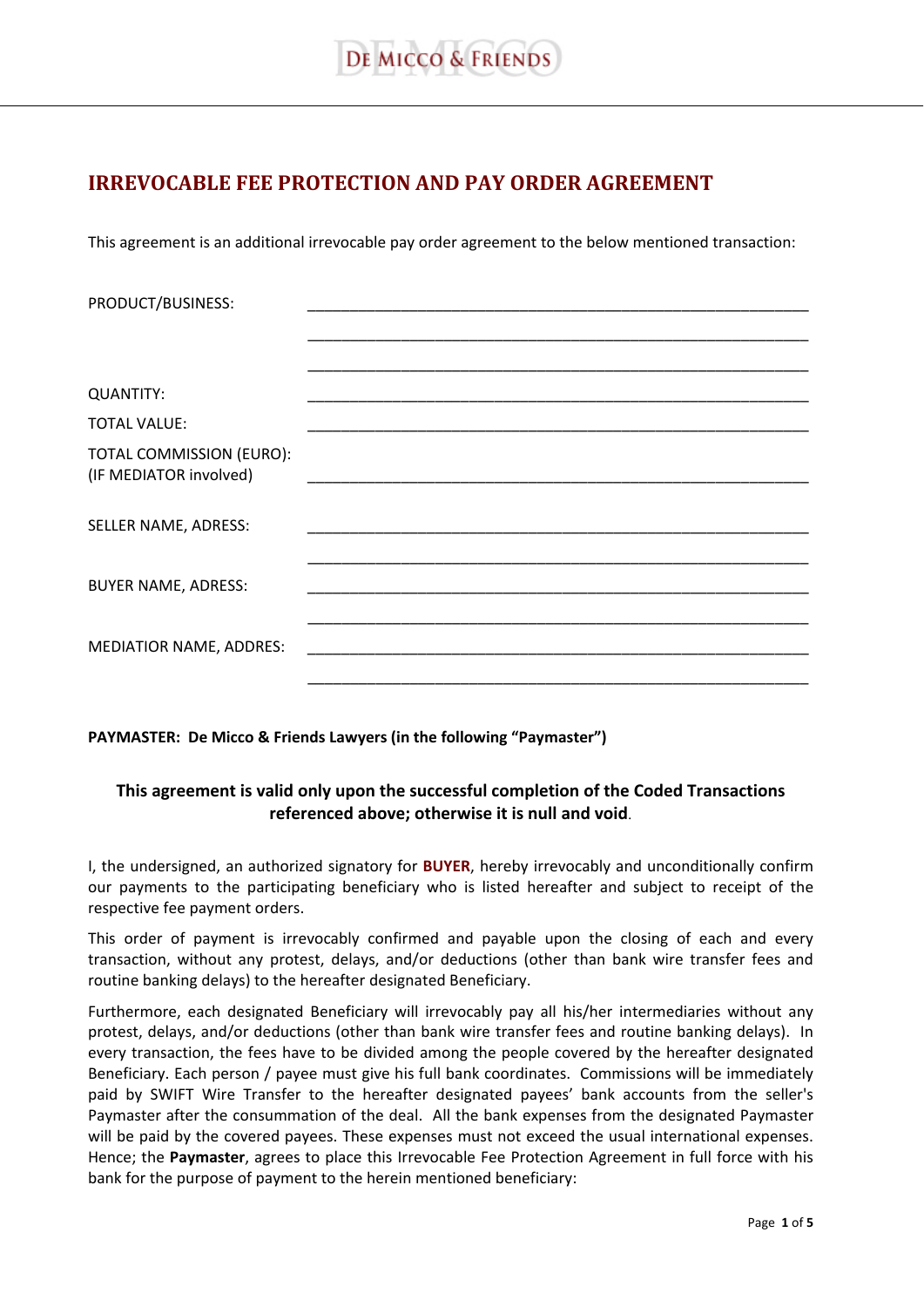#### *Group - 1:*

| <b>DESCRIPTION</b>            | <b>BENEFICIARY</b> |
|-------------------------------|--------------------|
| <b>Beneficiary</b>            |                    |
| Passport No.                  |                    |
| Phone                         |                    |
| Fax                           |                    |
| <b>Email</b>                  |                    |
| <b>Address</b>                |                    |
| <b>Total Commission / Fee</b> |                    |
| <b>Bank Name</b>              |                    |
| <b>Bank Address</b>           |                    |
| <b>IBAN/ SWIFT Code</b>       |                    |
| <b>Account Name</b>           |                    |
| <b>Account No.</b>            |                    |
| Phone                         |                    |
| <b>Bank Officer</b>           |                    |

# *Group - 2:*

| <b>DESCRIPTION</b>            | <b>BENEFICIARY</b> |
|-------------------------------|--------------------|
| <b>Beneficiary</b>            |                    |
| Passport No.                  |                    |
| Phone                         |                    |
| Fax                           |                    |
| <b>Email</b>                  |                    |
| <b>Address</b>                |                    |
| <b>Total Commission / Fee</b> |                    |
| <b>Bank Name</b>              |                    |
| <b>Bank Address</b>           |                    |
| <b>IBAN/SWIFT Code</b>        |                    |
| <b>Account Name</b>           |                    |
| <b>Account No.</b>            |                    |
| Phone                         |                    |
| <b>Bank Officer</b>           |                    |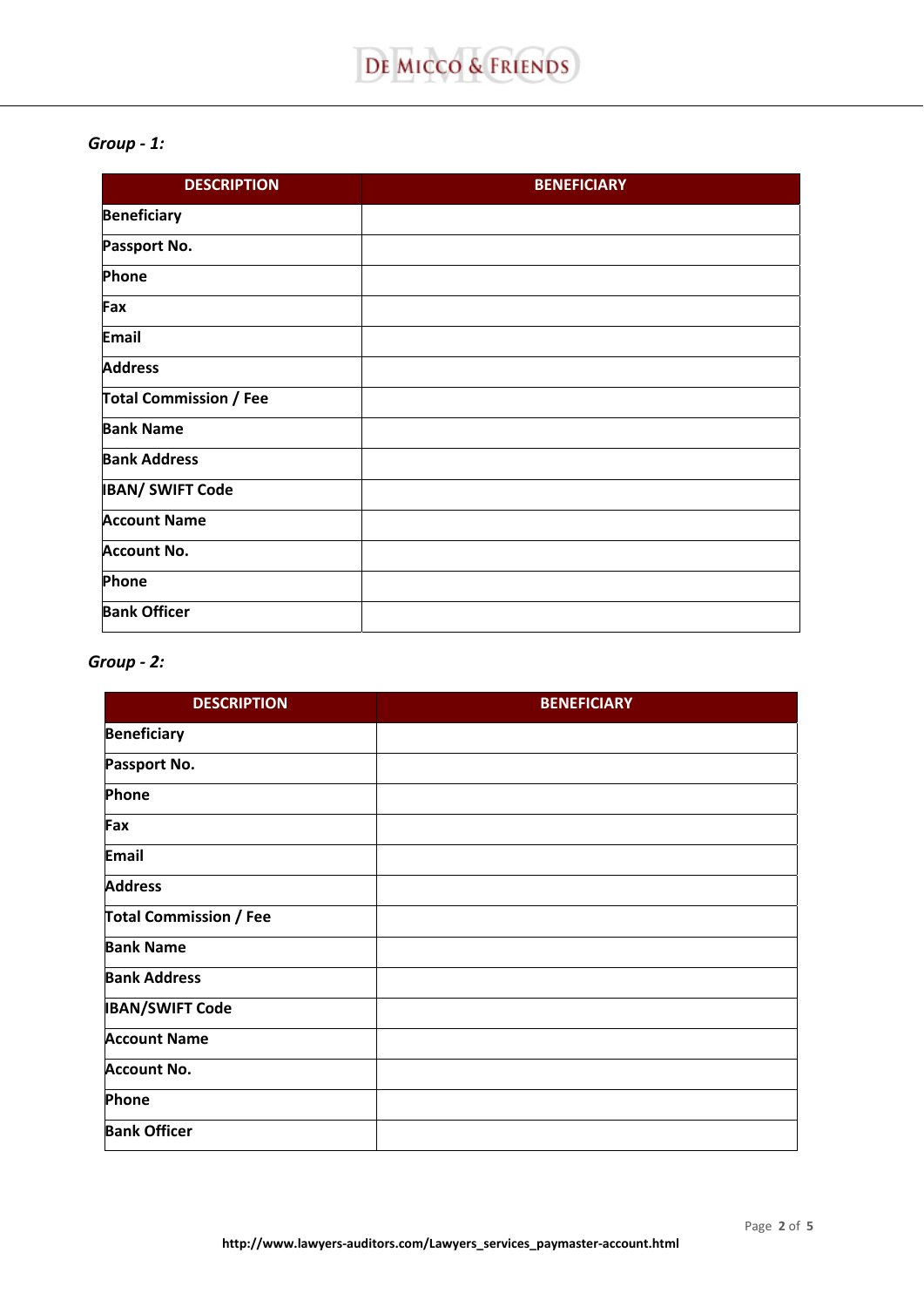### *Paymaster's Banking Coordinates:*

| <b>DESCRIPTION</b>  | <b>PAYMASTER</b>   |
|---------------------|--------------------|
| Paymaster's Name    | De Micco & Friends |
| <b>Signatory</b>    |                    |
| <b>Title</b>        |                    |
| Phone               |                    |
| Email               |                    |
| <b>Address</b>      |                    |
| <b>Bank Name</b>    |                    |
| <b>Bank Address</b> |                    |
| <b>SWIFT Code</b>   |                    |
| <b>IBAN</b>         |                    |

All parties involved in this transaction herewith irrevocably agree that the above named intermediary do not assume any responsibility for the above named transaction and they cannot be held liable for any reason associated with the above transaction, except for **the Non- Circumvention and Non-Disclosure (N.C.N.D.)** violations.

This agreement is an irrevocable commitment by the undersigned to remit to the payee listed above to the Bank coordinates shown, the amount of commissions as described herein. All rules and regulations of I.C.C 400/500/600 regarding confidentiality, Non-Circumvention and Non-Disclosure applies to all parties of the agreement and said rules and regulations shall remain in full force for a period of five (5) years from the date of this agreement with extension to be agreed upon I.C.C rules and regulations shall govern this agreement. All entitlements under this pay order shall include the entire transaction named herein and extensions, rollovers, or negotiated transactions leading to new contracts by and between Buyer/Buyer Mandate and Seller/Seller Mandate.

The undersigned does hereby irrevocably guarantee with full corporate authority and responsibility and under penalty of perjury, to provide fee protection for total sales amount of the contracted volume, payable in Euro.

The Paymaster will pay the commissions on date of the payment of the Letter Of Credit by direct Bank transfer.

A need for change of Beneficiary(ies) and/or Beneficiary(ies) banking coordinates may arise from time to time. In such instances, the undersigned agree to conform to all demands for new banking instructions as soon as such demands are formulated and verified by the Beneficiary(ies) in writing.

It is mutually understood that each party in this agreement agrees to keep confidential the described Coded Transaction and is not to disclose the Transaction Code and Transaction Description, Buyer, or Owner/Seller, or the names of any banks or other institutions party to the specific transaction. It is likewise understood, that the PAYMASTER, expressly reserves the right to deal with any bank, depository, public or private, that they have in the past, or decide to pursue transactions with in the future, including those institutions that may be used in completing this transaction, regardless of this transaction. The OWNER, SELLER, or SELLER'S MANDATE shall have no claim against any dealings whatsoever of whether outside this agreement by BUYER.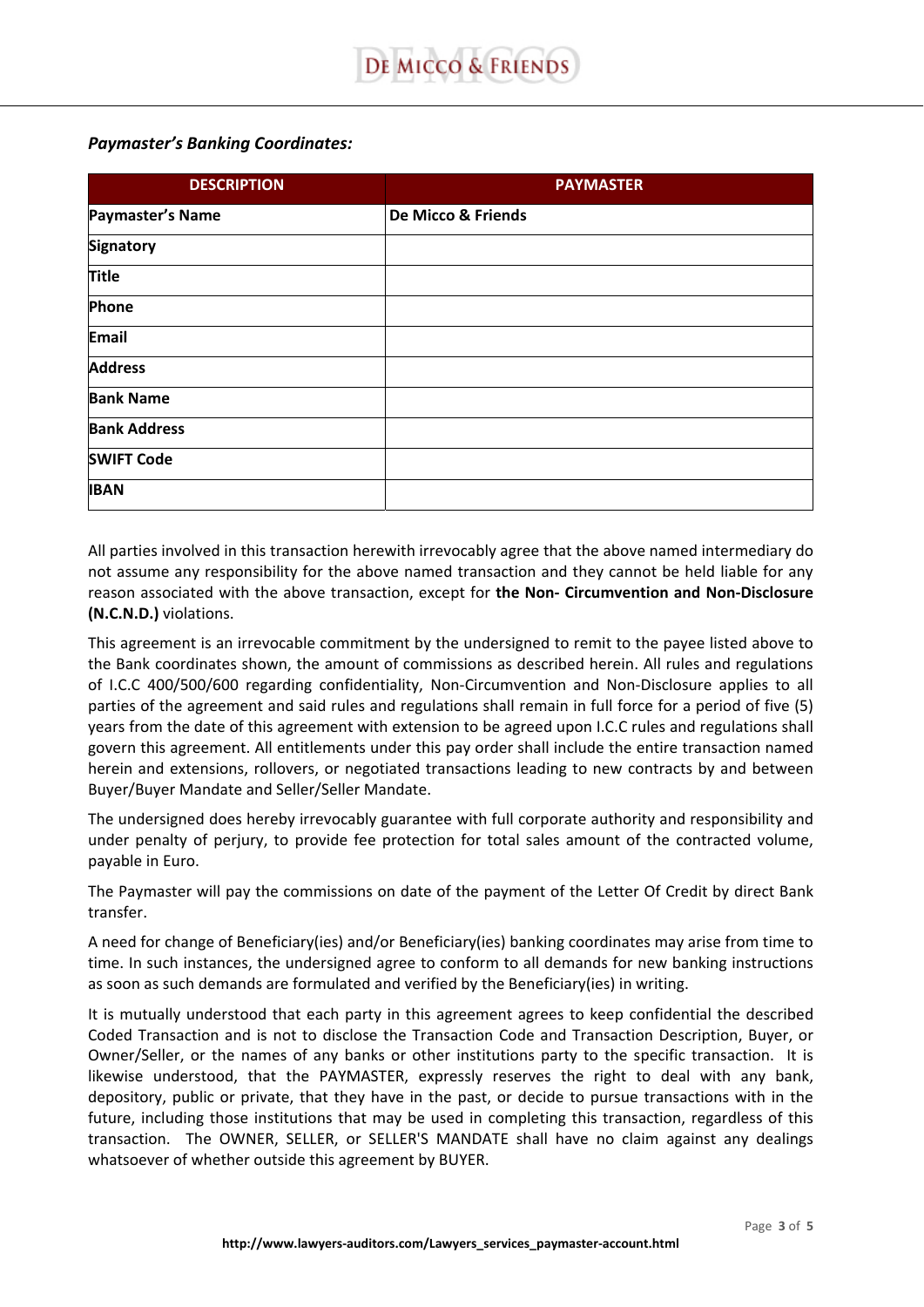

This document constitutes a guaranteed, irrevocable, unconditional and not retractable payment order issued to the beneficiaries named herein, given with full corporate responsibility, by which I hereby instruct my bank as specified herein, to simultaneously pay, without any protest and/or delay, upon the closing of each and every transaction, until the transactions under the above entered codes is totally completed, the compensation to the beneficiaries' bank accounts, as stipulated herein.

This Irrevocable Fee Protection Agreement shall remain unchanged until the transaction(s) under the said Contract & this Fee Protection Agreement has been completed and terminated. The Seller expressly agrees to immediately execute such additional documents as may be necessary or required to effectuate the intention contain herein.

IN WITNESS WHEREOF, the undersigned BUYER, SELLER and MEDIATOR has executed this agreement on this day of

Date: \_\_\_\_\_\_\_\_\_\_\_\_\_\_\_\_\_\_\_\_\_\_\_\_\_\_\_\_\_\_\_\_\_\_\_\_\_\_\_\_\_\_\_\_\_\_\_\_\_\_\_\_\_\_\_\_\_\_\_

| For and on Behalf of Paymaster |                    |  |
|--------------------------------|--------------------|--|
| <b>Company Name</b>            | De Micco & Friends |  |
| <b>Signatory</b>               |                    |  |
| <b>Title</b>                   |                    |  |
| Phone                          |                    |  |
| <b>Email</b>                   |                    |  |
| <b>Address</b>                 |                    |  |
|                                |                    |  |
|                                |                    |  |
| Seal                           |                    |  |

| For and on Behalf of Beneficiary 1 |  |  |
|------------------------------------|--|--|
| <b>Company Name</b>                |  |  |
| <b>Signatory</b>                   |  |  |
| <b>Title</b>                       |  |  |
| Phone                              |  |  |
| <b>Email</b>                       |  |  |
| <b>Address</b>                     |  |  |
| <b>Passport No:</b>                |  |  |
|                                    |  |  |
| Seal                               |  |  |